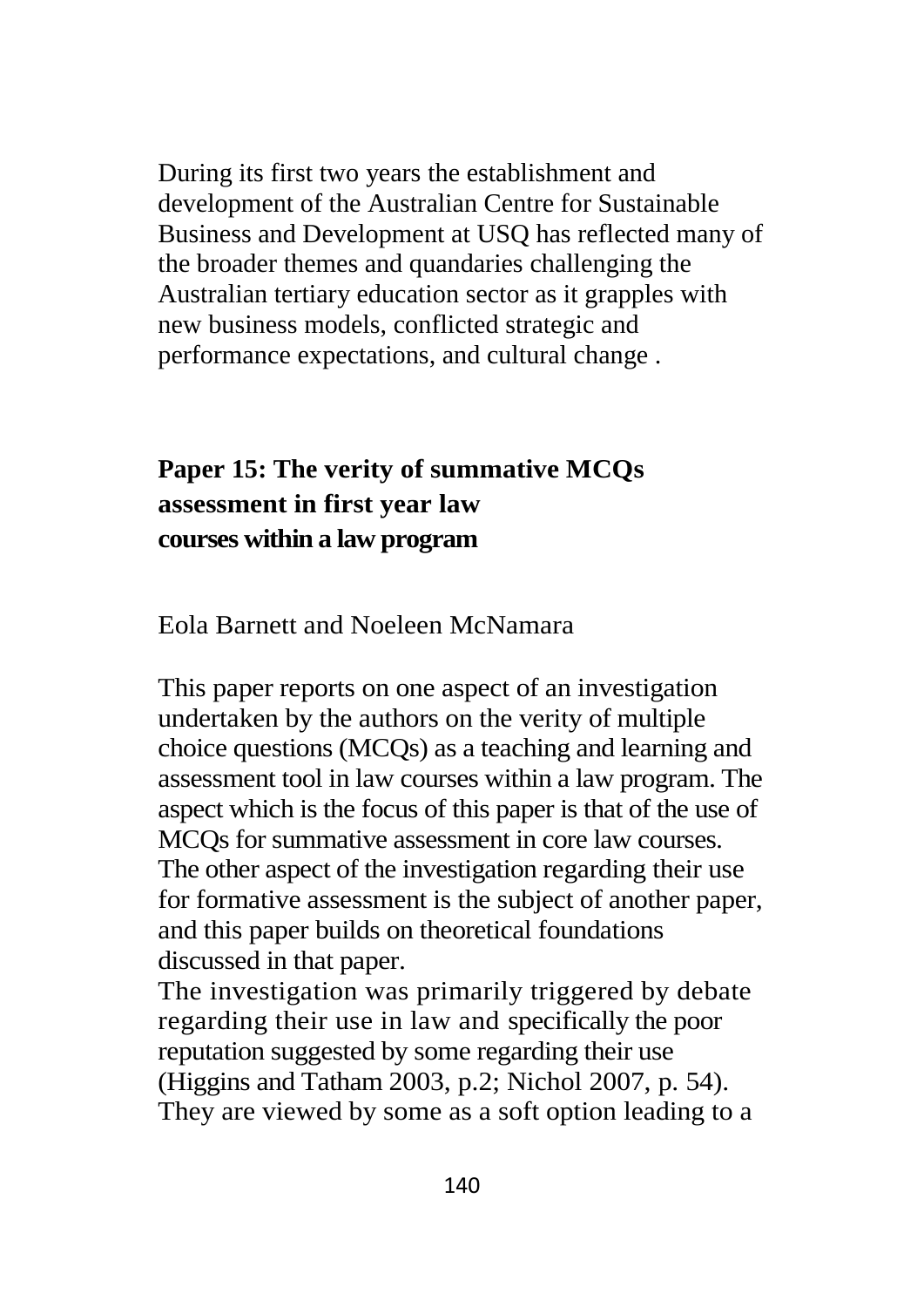heightened unrealistic performance (Higgins and Tatham 2003, p. 3), an option not suited to law, or an inappropriate tool in that they encourage surface learning and fail to address deeper higher order learning (Selby, Blazey and Quilter 2008, p. 207). As Case and Donahue state, "they are viewed as less intellectually rigorous than essay questions and less realistic in their relationship to the actual practice of law" (2008, p. 372). On the other hand MCQs have long been used with success for both formative and continuous or final summative assessment in many disciplines and on many levels of learning (see for example Roberts 2006; O"Dwyer 2007, who uses the term " terminal", rather than " final" assessment). Both authors have used MCQs over the last three years as components (cf totality) of summative assessment to assess and grade students in core law courses. As such a secondary trigger for the investigation was to inform their continued use and determine where, if at all, MCQs fit within current views in legal education pedagogy. This paper will compare the results achieved by Contract Law students when MCQ tests were substituted for a research assignment. Both the general performance, as well as the performance of the top 20% and those students who failed the course will be reported upon.

## **Summative MCQ assessment: pedagogy and sustainability.**

Arguments regarding the use of MCQs for summative assessment, for and against, abound in the literature. Many of the principal ones are canvassed by Biggs and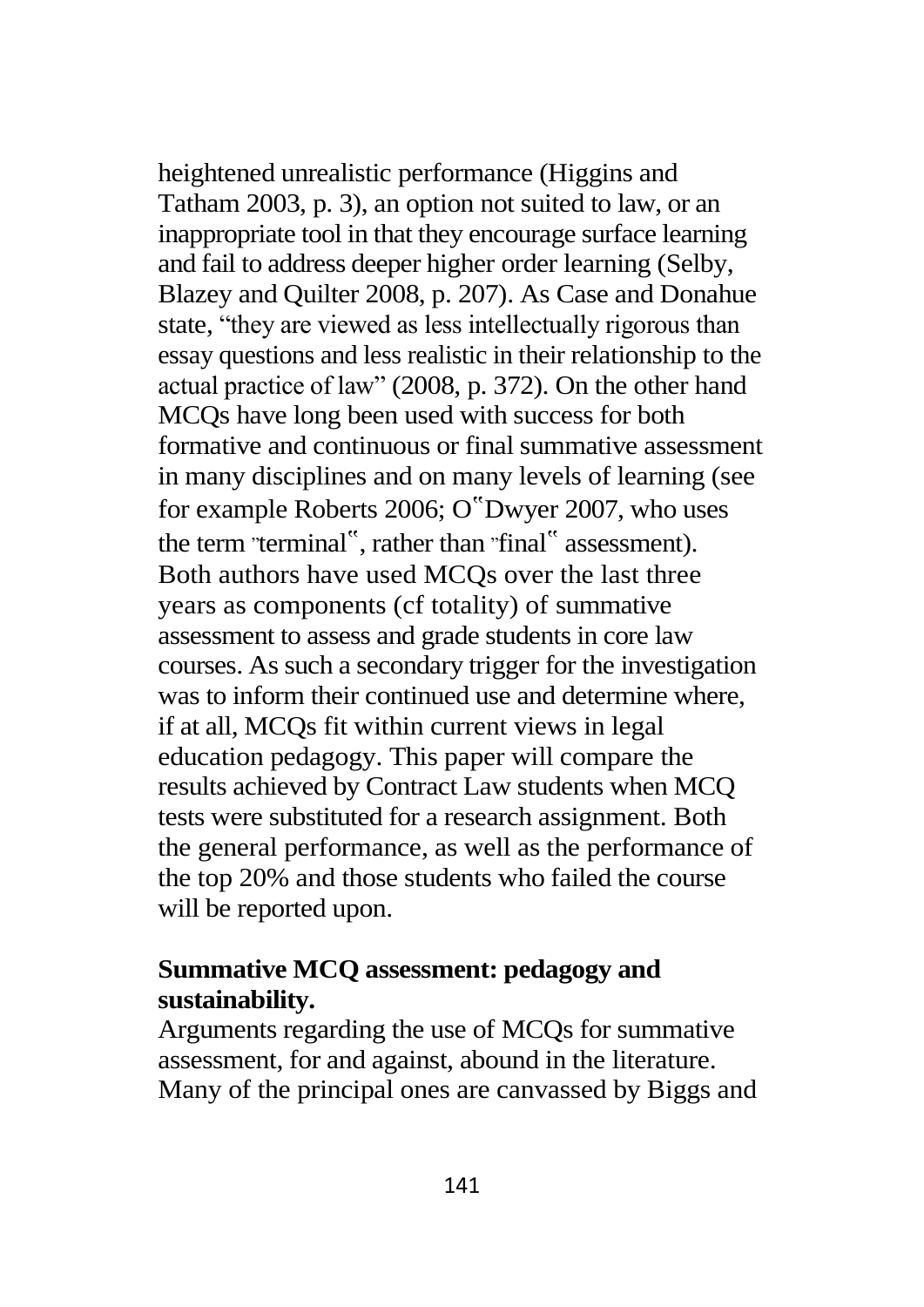Tang (2007), Selby et al (2008) and Higgins and Tatham (2003).

Disadvantages repeatedly mentioned in the literature include the following:

Biggs and Tang point out that assessment choices affect student approaches to their learning. They argue that the use of MCQs encourages a rote learning approach and is "an enemy of understanding" (Biggs quoting Gardner 1993, p. 204). This problem is exacerbated when MCQs are used to assess recall as opposed to functioning knowledge which, they believe, is better assessed using alternative methods such as problembased short answer and essay questions (Biggs and Tang 2007, pp. 197, 234, 238);

they encourage game playing in that students adopt methodologies suited to MCQ exams, for example guessing by a process of elimination or choosing the longest alternatives as the correct answer (Biggs and Tang 2007, pp. 174, 203);

• they can be time consuming to construct properly; and that

they present difficulties for authenticating examinees when tests are undertaken remotely on-line.

Advantages of MCQ summative assessment commonly mentioned include the following:

MCQs can be written to all levels of Bloom" s *Taxonomy* and so can test both declarative and functioning knowledge (Biggs and Tang 2007, p. 72);

MCQs offer a superior advantage in terms of assessing knowledge of content (breadth of coverage) (Case and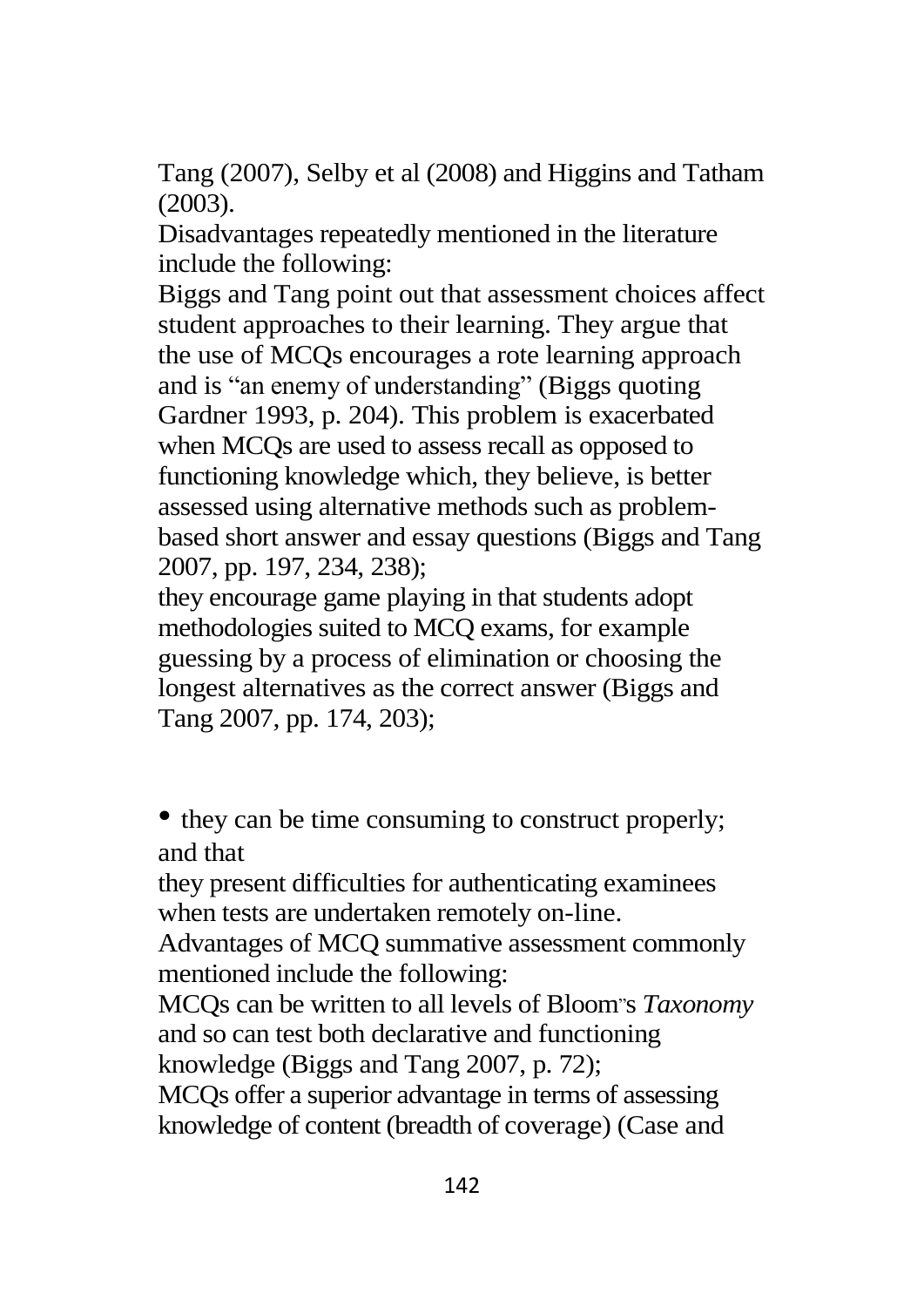Donahue 2008, p. 373; Selby et al 2008, p. 204, Biggs and Tang 2007, p. 204). They also serve to motivate students who will be more likely to cover the whole of the course if they know that it is potentially examinable. Assignments only cover specific areas as do short answer questions on an exam. Having a data bank of questions can ensure a greater breath of coverage in the summative assessment of the course, particularly in exam conditions with University imposed time limitations (2 hours in the case of our Institution); the cost-benefit gains of rapid and flexible assessment (Biggs and Tang 2007, pp. 203, 232), consistent marking and resource saving, including effort toll (Selby et al 2008, p. 204). These considerations are attractive with burgeoning student numbers and the consequential squeeze on resources. As Nicol states "larger student numbers, reduced resources and increasing use of new technologies have led to the increased use of MCQs as a method of assessment in higher education courses" (2007, p. 53). He further points out, referring to Bull and McKenna (2004), that "computer networks enable more flexibility in the delivery of MCQs (e.g. with delivery at times and places more in tune with student needs) and, with appropriate software, they automate and speed up marking and the collation of test results. Compared to paper-based MCQs, the use of online computer-assisted assessment can significantly reduce the burden associated with testing large student cohorts" (Nichol 2007, p. 53). However Biggs and Tang caution that the utility of MCQs can be attractive arguments for justifying their use in circumstances where alternative assessment is just as efficient (2007, p. 203);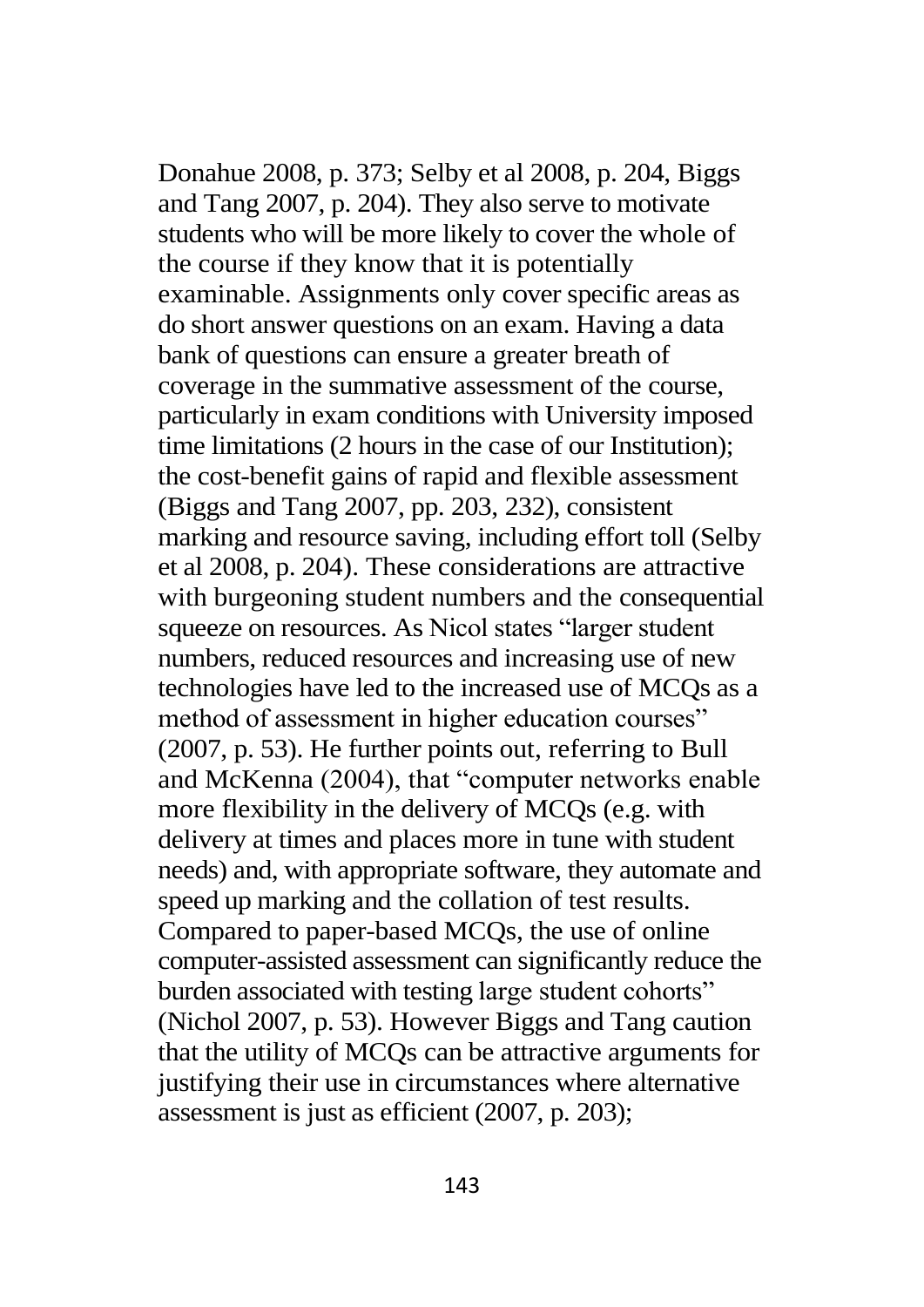MCQs are marked objectively. This eliminates the subjectivity that can affect the marking of other forms of summative assessment such as problem based and essay short answer questions. This is exacerbated when more than one person is marking the assessment items. Biggs however questions the validity of this assertion of objectivity on the basis that subjectivity can affect the writing of MCQs, particularly when used for assessing deeper higher order learning objectives (Biggs and Tang, 2007, p. 203);

MCQs have a diagnostic value. Where MCQs are used as items of progressive assessment during the course of a semester, results of tests can be used to identify areas in which students are having problems. Even where MCQs are used on the final exam, these results can be used to refine the test bank of questions for future exams;

Boud (2000, pp. 152, 155.) argues for the need for a new conception of sustainable assessment for lifelong learning. He writes that assessment has two main purposes: certification (summative assessment) and aiding learning (formative assessment). He notes that both influence learning, with summative assessment providing the de facto agenda for learning. In terms of a foundation law course such as Contract Law, which provides a basis for many later courses, it is important that students have an understanding of the whole course. MCQ, because they assess a large number of topics, "reduce the likelihood that someone will be lucky or unlucky in the selection of topics" (Case and Donahue 2008, p. 373) and encourages revision of the entire course (Biggs and Tang 2007, p. 204).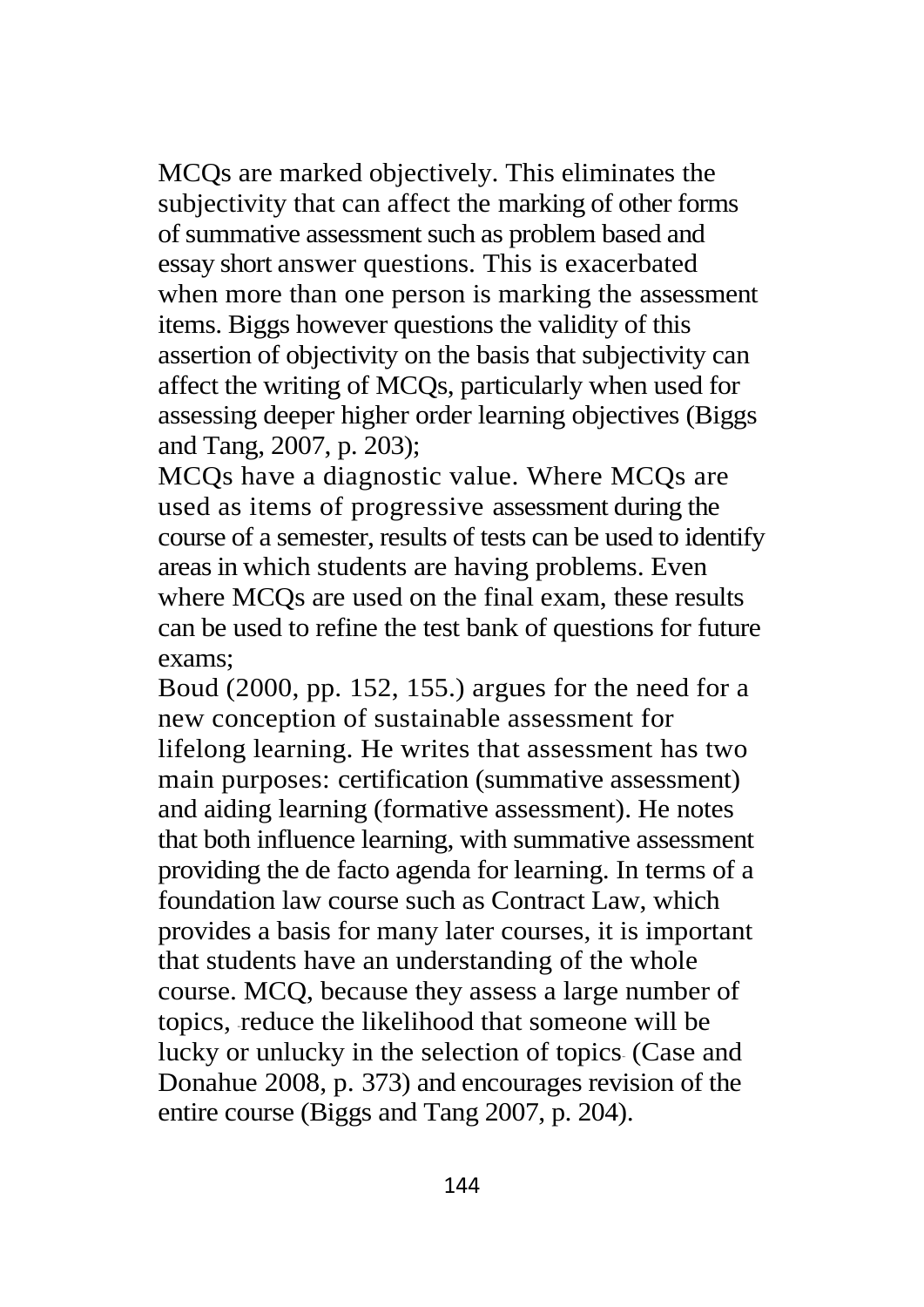## **A case for using MCAs as summative assessment in Contract Law. A comparison between performance in MCQ and other forms of assessment.**

The method used to test the verity of MCQs as summative assessment was a statistical quantative analysis of average student performance in summative assessment items in Contract Law courses.

Performance in research assignments and short answer questions (problem based and essay) has been compared to performance in MCQs. The analysis was based on a data set of student performance in Contract Law A and B over a two year period. Student performance was tracked in individual components of summative assessment: assignments, short answer exams (problem based and essay questions) and MCQ exams. In 2009, the Contract Law courses (Contract A and Contract B) used a combination of research assignment (30%) and an exam (70%) for summative assessment. The exam consisted of two parts: Part A comprising 30 MCQs (30%) assessing knowledge from all modules of the course; and Part B comprising two problem questions (40%).

Primarily in response to staff and student concerns about the ability of first year Contract Law students to conduct legal research, the assessment for both Contract Law courses was replaced by two online tests of MCQs (comprising 10% and 20% respectively) in 2010. The format of the exam was similar to the previous year, however Part A comprised only 20 MCQs (20%) and Part B comprised two problem questions (50%). In Contract A the questions were approximately 50%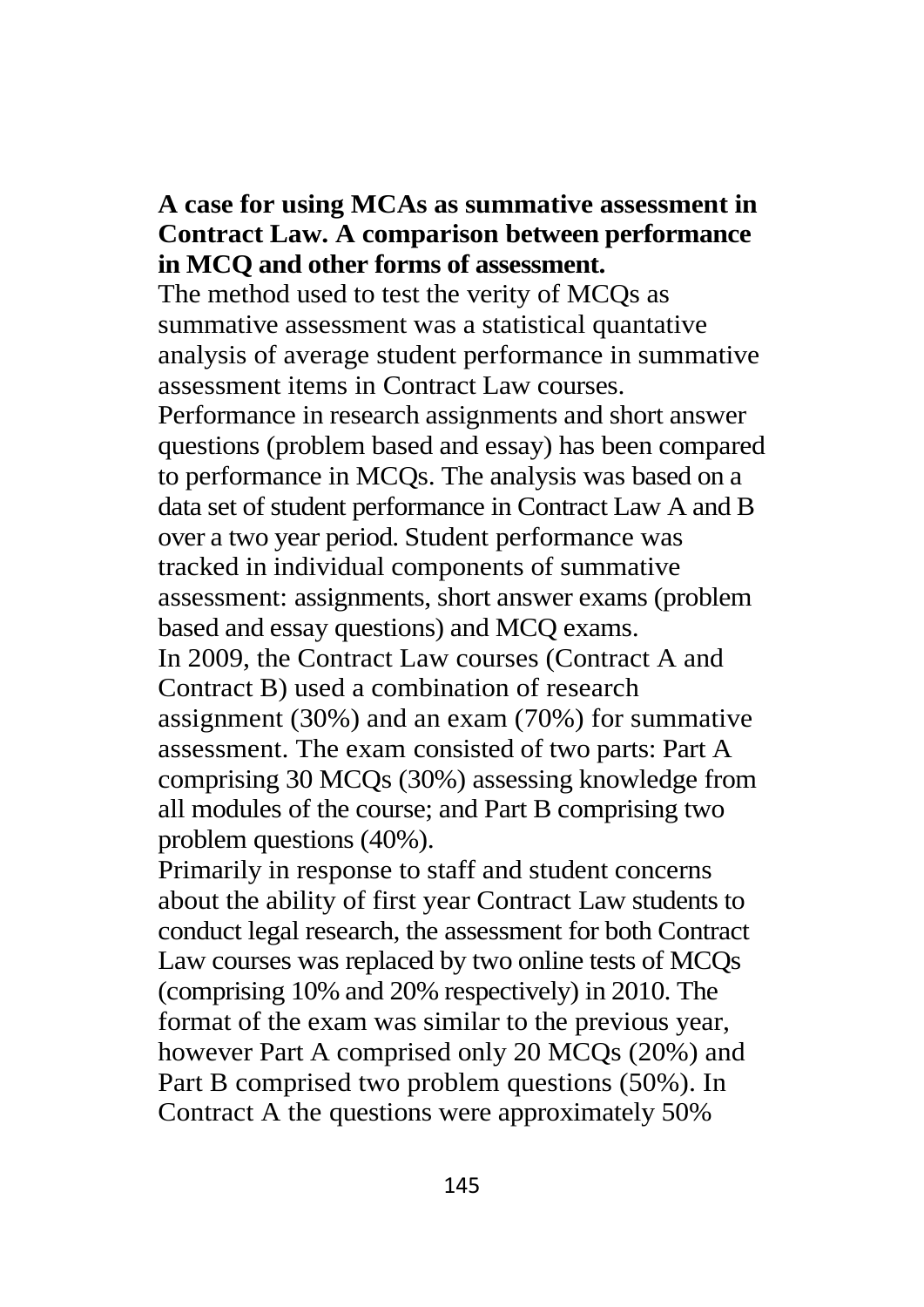foundational and 50% deeper higher order questions for all pieces of assessment. In Contract B the questions were approximately 30% foundation and 70% deeper higher order questions for each piece of assessment. As the following analysis discloses, in Contract A the overall results improved marginally after replacing the assignment with MCQs. However it was so marginal an improvement that it is not statistically significant. In Contract B, the overall results were significantly lower after replacing the assignment with MCQs. There was little difference between on campus and external student performance on the MCQs, however on campus students performed better than external students on the essay and short answer questions.



**<sup>2009</sup> and 2010.**

Further analysis was undertaken of the data in 2009. Results of the top 20% of students were analysed and a comparison was made of student performance between the 3 methods of assessment – the assignment, MCQs and problem questions. This disclosed that the majority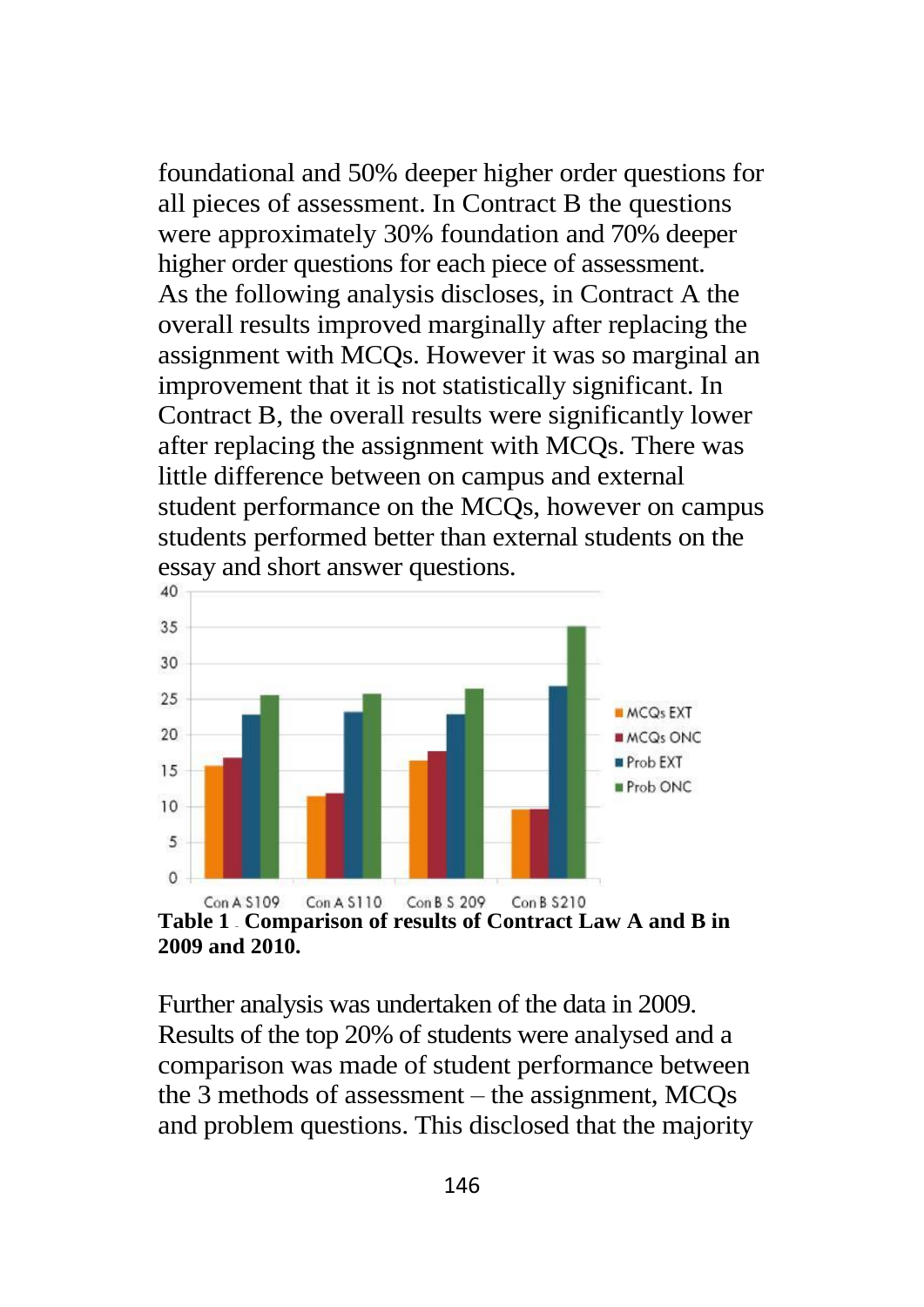of the top 20% of 2009 students in both Contracts A and B performed far better in both the assignment and the exam problem questions, than in the exam MCQs.



**Table 2. Comparison of best results in assignment, MCQs and problem questions for top 20% of students**

Results of the students who failed are not as instructive. Whilst they showed a strong bias in favour of the assignment, this was due to the fact that several students completed the assignment and didn"t sit the final exam.<br>**Breakdown of F students** 





The data analysed for Contract Law showed that MCQs were not a " soft option" in terms of assessment when compared to results for other forms of assessment.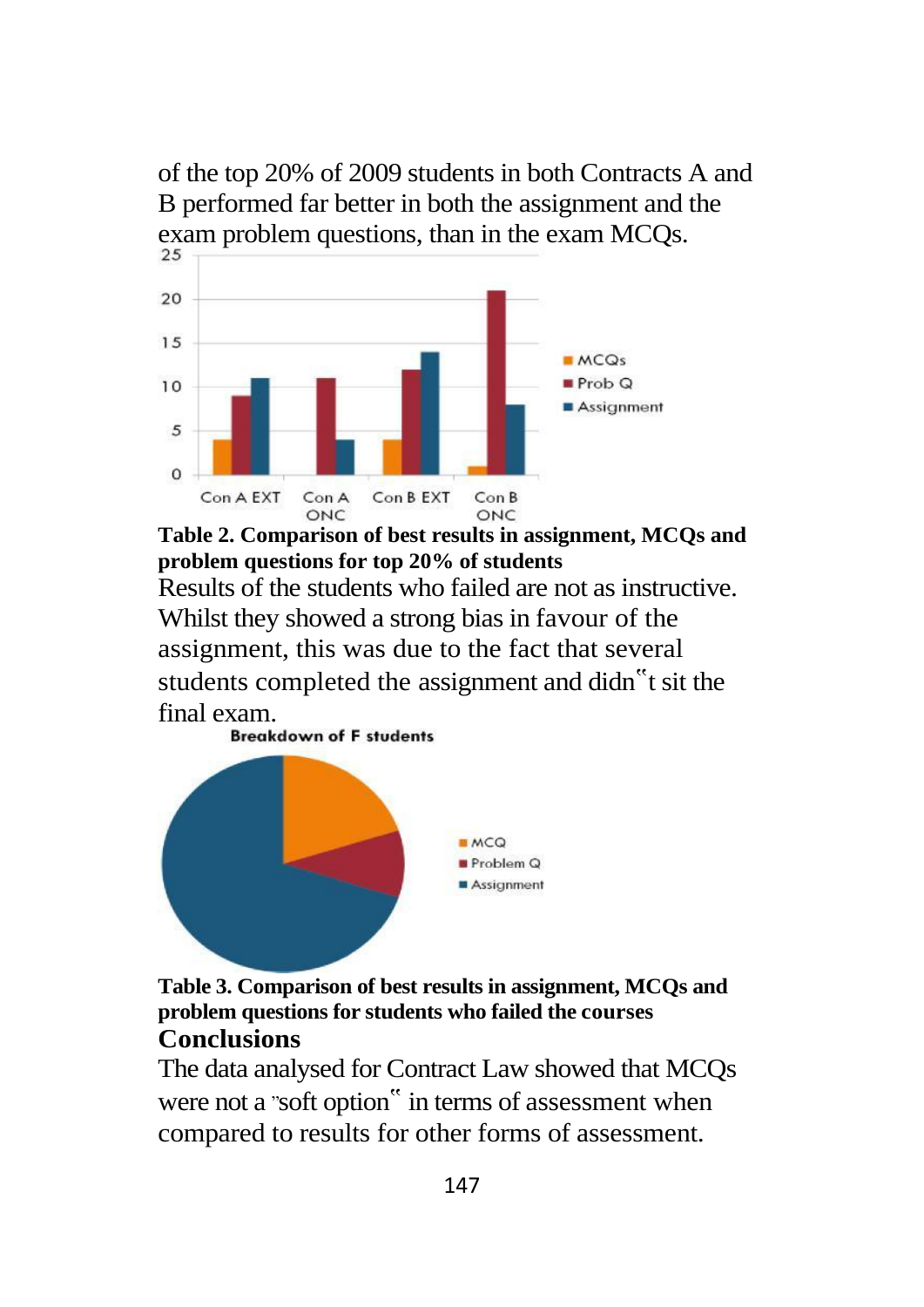Indeed, where more deeper " higher order" questions were asked in Contract Law B in 2010 results were significantly lower than in the previous year where a research assignment was used instead of MCQs. The results did not show any bias towards MCQs in lower performing students and students who failed the course. The results showed a slight bias in achievement by distance students in MCQs and may evidence a need for more intervention with these students in terms of problem solving and essay writing.

The use of MCQs also satisfied our aims that all aspects of the course could be tested. Being a first year course which is a foundation for later legal courses, there were certain key concepts in Contract Law where it was desirable to learn these concepts by rote. However the overall key remains developing questions at an appropriate level to test higher order, as well as core, concepts.

## **References**

Biggs, J and Tang, C 2007, *Teaching for Quality*  Learning at University: What the student does, 3<sup>rd</sup> edn, Open University Press, Maidenhead, England.

Boud, D 2000, " Sustainable Assessment: Rethinking assessment for the learning society", *Studies in Continuing Education*, vol. 22, no. 2.

Case, S and Donahue, B 2008, "Developing high-quality multiple-choice questions for assessment in legal education", *Journal of Legal Education*, vol. 59, no. 3.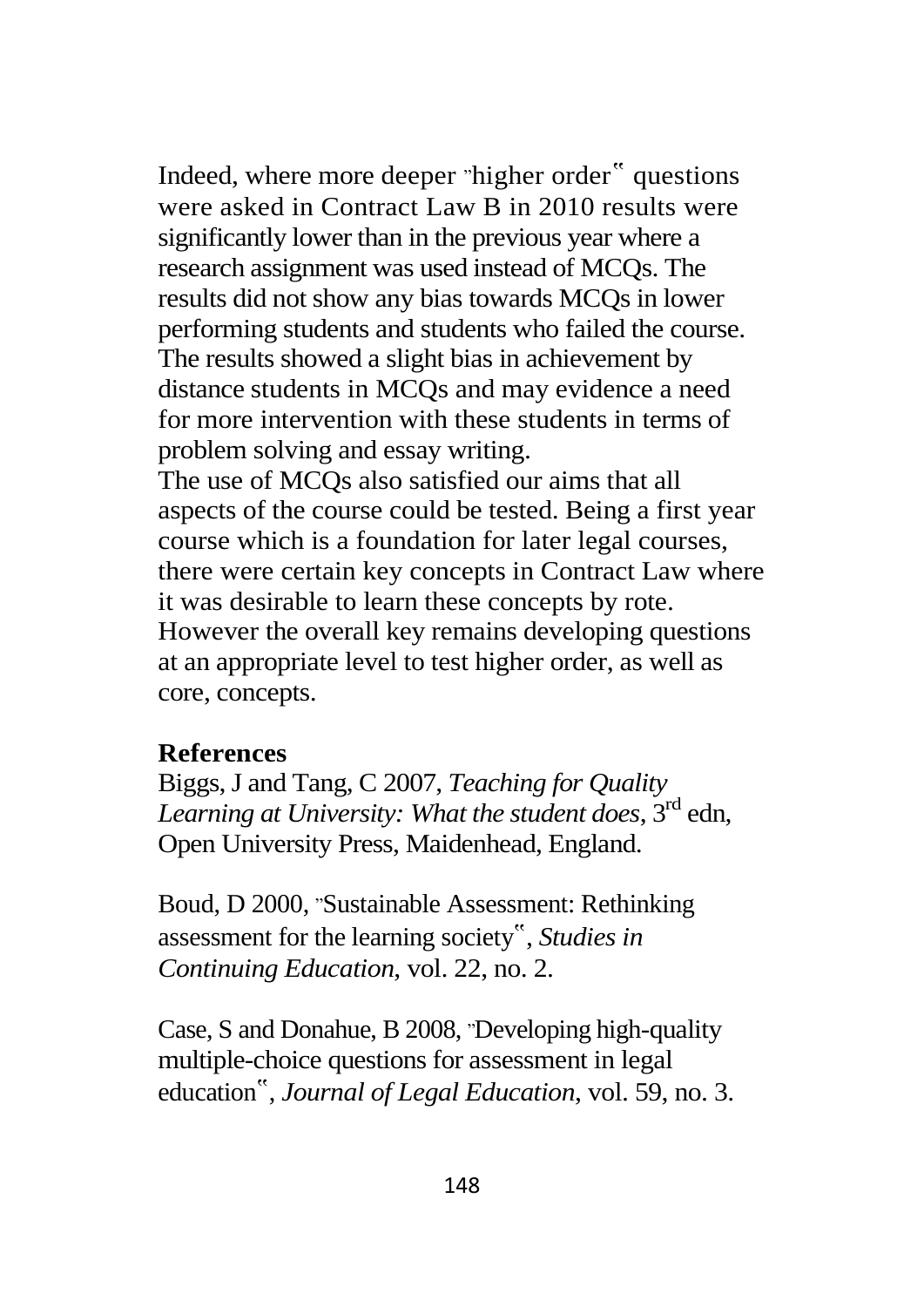Kvale, S 2007, "Contradictions of assessment for learning in institutions of higher learning", in *Rethinking Assessment in Higher Education: Learning for the Longer Term,* Routledge, London, UK.

Higgins, E and L Tatham 2003, " Exploring the potential of Multiple-Choice Questions in Assessment", *Learning and Teaching in Action*, vol. 2., no. 1, viewed  $21<sup>st</sup>$ , October,  $2010 <$ [http://www.celt.mmu.ac.uk/ltia/issue4/higginstatham.sht](http://www.celt.mmu.ac.uk/ltia/issue4/higginstatham.shtml) [ml>](http://www.celt.mmu.ac.uk/ltia/issue4/higginstatham.shtml).

Nicol, D 2007, " E-assessment by design: using multiplechoice tests to good effect", *Journal of Further and Higher Education*, vol. 31, no. 1.

O"Dwyer, A 2007, " Experiences of assessment using multiple choice questions on a first year module in electrical engineering", paper presented to the International Symposium for Engineering Education, Dublin City University, Ireland, viewed on 2 November, 2011

[http://www.ndlr.ie/mecheng/symp/papers/STAM/Odw](http://www.ndlr.ie/mecheng/symp/papers/STAM/OdwyerAssessmentISEE07.pdf.) [yerAssessmentISEE07.pdf.](http://www.ndlr.ie/mecheng/symp/papers/STAM/OdwyerAssessmentISEE07.pdf.)

Selby, J, Blazey, P and Quilter, M 2008, 'The relevance of multiple choice assessment in large cohort business law units", *Journal of Australasian Law Teachers Association*, vol. 1.